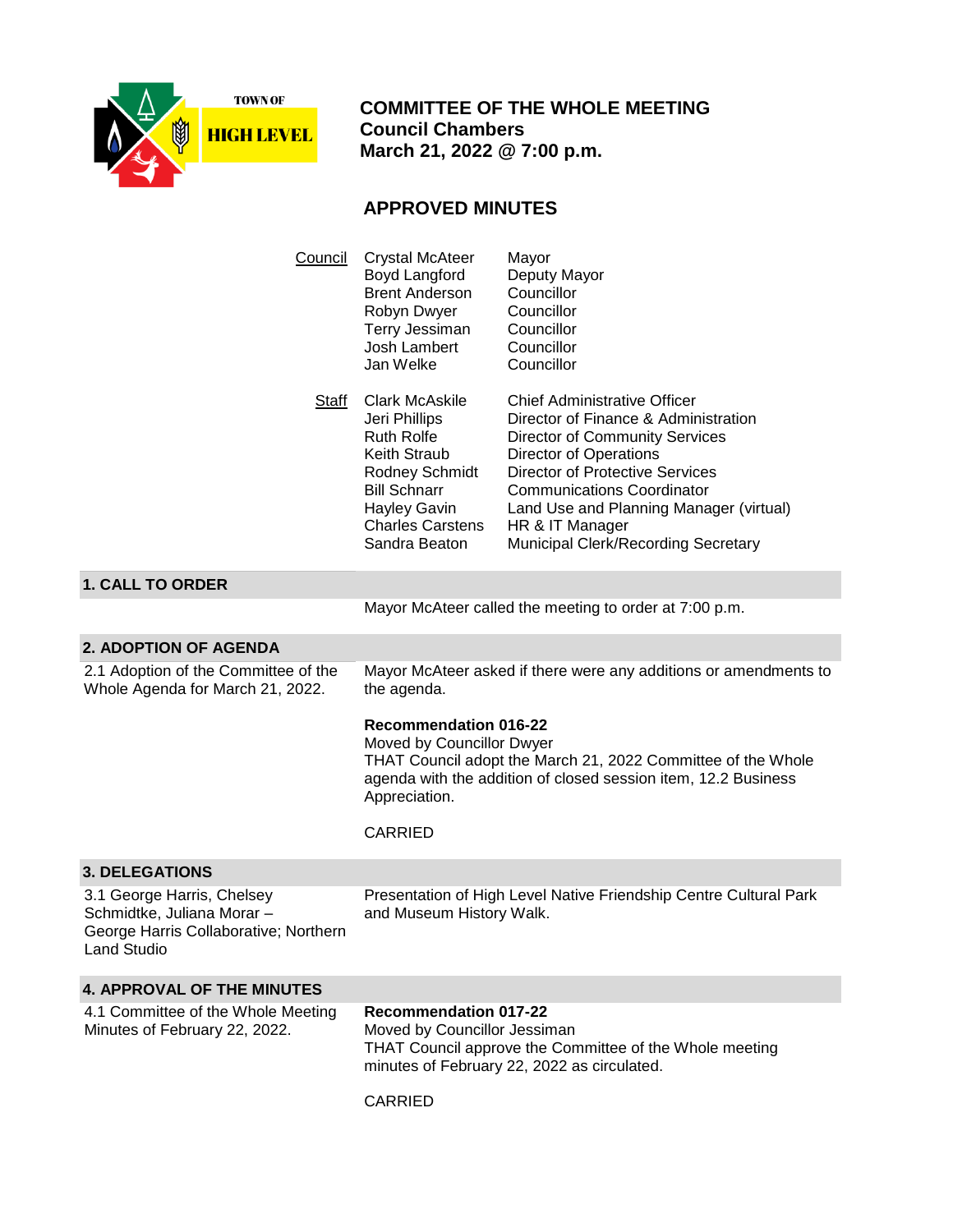| <b>5. DELEGATION BUSINESS</b>                                                                          |                                                                                                                                                                                                                                                  |
|--------------------------------------------------------------------------------------------------------|--------------------------------------------------------------------------------------------------------------------------------------------------------------------------------------------------------------------------------------------------|
| 5.1 Presentation of High Level Native<br>Friendship Centre Cultural Park and<br>Museum History Walk.   | <b>Recommendation 018-22</b><br>Moved by Deputy Mayor Langford<br>THAT Council accept the High Level Native Friendship Centre<br>Cultural Park and Museum History Walk presentation for<br>information.<br><b>CARRIED</b>                        |
|                                                                                                        |                                                                                                                                                                                                                                                  |
| <b>6. OLD BUSINESS</b>                                                                                 |                                                                                                                                                                                                                                                  |
|                                                                                                        | None.                                                                                                                                                                                                                                            |
| <b>7. NEW BUSINESS</b>                                                                                 |                                                                                                                                                                                                                                                  |
| 7.1 Briefing Note: Federal Census<br>Data<br>- From the February 14, 2022 CoW<br>meeting               | <b>Recommendation 019-22</b><br>Moved by Deputy Mayor Langford<br>THAT Council rise and report on the Federal Census Data item at<br>the March 28, 2022 Regular Council meeting to ratify 'Option 3' of<br>the Federal Census Data presentation. |
|                                                                                                        | <b>CARRIED</b>                                                                                                                                                                                                                                   |
| 7.2 Briefing Note: Business License<br><b>Bylaw</b>                                                    |                                                                                                                                                                                                                                                  |
| 7.3 RFD: Development Authority<br>Delegation                                                           | <b>Recommendation 020-22</b><br>Moved by Deputy Mayor Langford<br>THAT Council rise and report on delegating Chief Administration<br>Officer as the Development Authority at the March 28, 2022<br>Regular Council meeting.                      |
|                                                                                                        | <b>CARRIED</b>                                                                                                                                                                                                                                   |
| 7.4 Briefing Note: Utility Costs                                                                       | <b>Recommendation 021-22</b><br>Moved by Councillor Lambert<br>THAT Council rise and report on the Utility Costs item at the<br>March 28, 2022 Regular Meeting.                                                                                  |
|                                                                                                        | <b>CARRIED</b>                                                                                                                                                                                                                                   |
| 7.5 Briefing Note: Visitors Guide                                                                      |                                                                                                                                                                                                                                                  |
| 7.6 Briefing Note: Establishing a<br>Regional Assessment Review Board<br>with Improvement District #24 | <b>Recommendation 022-22</b><br>Moved by Councillor Welke<br>THAT Council rise and report on Establishing a Regional<br>Assessment Review Board with Improvement District #24.                                                                   |
|                                                                                                        | <b>CARRIED</b>                                                                                                                                                                                                                                   |
| 7.7 2022 DRAFT Final Operating<br><b>Budget Detail</b>                                                 |                                                                                                                                                                                                                                                  |

## **8. CORRESPONDENCE FOR ACTION**

None.